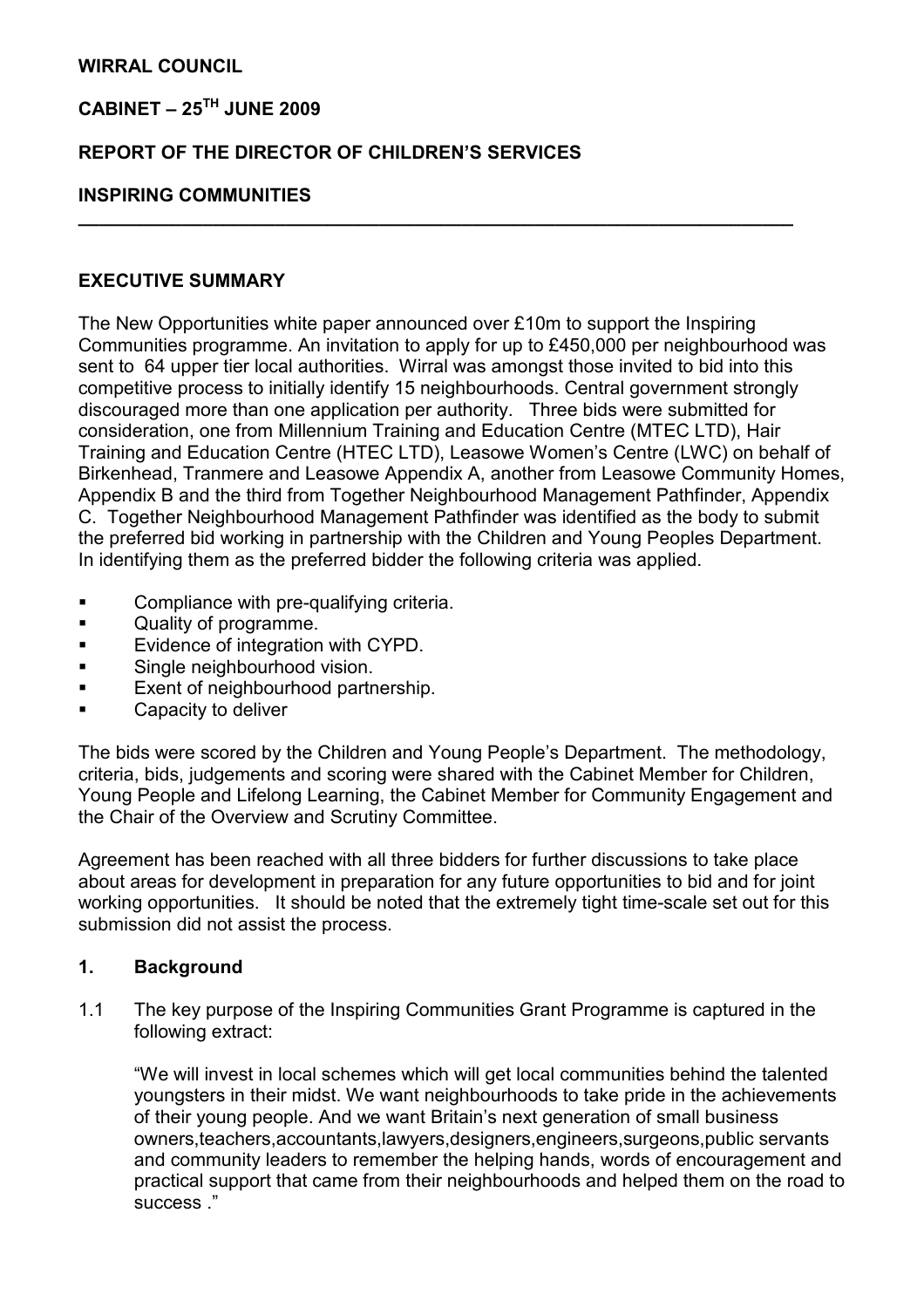(Inspiring Communities Grant Programme Foreword 2009-p5)

 The programme is intended to focus on 11-14 year olds in deprived neighbourhoods. The principal outcome sought is an improvement in the educational attainment of young people within the neighbourhood.

 This should cover both the individual improvements of pupils ands also the narrowing of the achievement gap between pupils eligible for free schools meals and their peers. Key measures to be monitored for all participating neighbourhoods will be:

- Teacher assessments of individual attainments at key stage 3
- Proportion of pupils achieving five or more A\*-CGCSEs (or equivalent) including English and Maths
- Achievement gap between pupils eligible for free school meals and their peers

 However it was recognised that achieving these outcomes within a two year window may be difficult and therefore other outcomes such as attendance or involvement of young people in structured activities outside of school should be included in the programme.

To be eligible for the programme the neighbourhood must:

Be in an area of high deprivation

Have a population of 5000-1000 residents

 Be large enough to support strong partnership working with wide buy in, yet small enough to retain strong recognised local identity

 Applications must be sent on behalf of a neighbourhood partnership who have terms of reference

Must have a local campaign leader

 Must have representation from the local authority a local secondary school and a third sector organisation

1.2 The Inspiring Communities programme is made up of three main phases. The first is the application phase. Successful applicants will then enter the second full design phase where they will with some financial and specialist support develop a final coasted programme of activities. Activities will then be delivered in the third phase.

 Applicants were requested to demonstrate how they would use the budgets to support all of the following activities :-

- initiatives designed to raise the aspirations of young people in the neighbourhood, which are chosen, designed and/or commissioned locally, and fit under the four core aims to:
	- broaden young people's horizons
	- provide advice and inspiration to young people
	- raise parents' own aspirations and self-confidence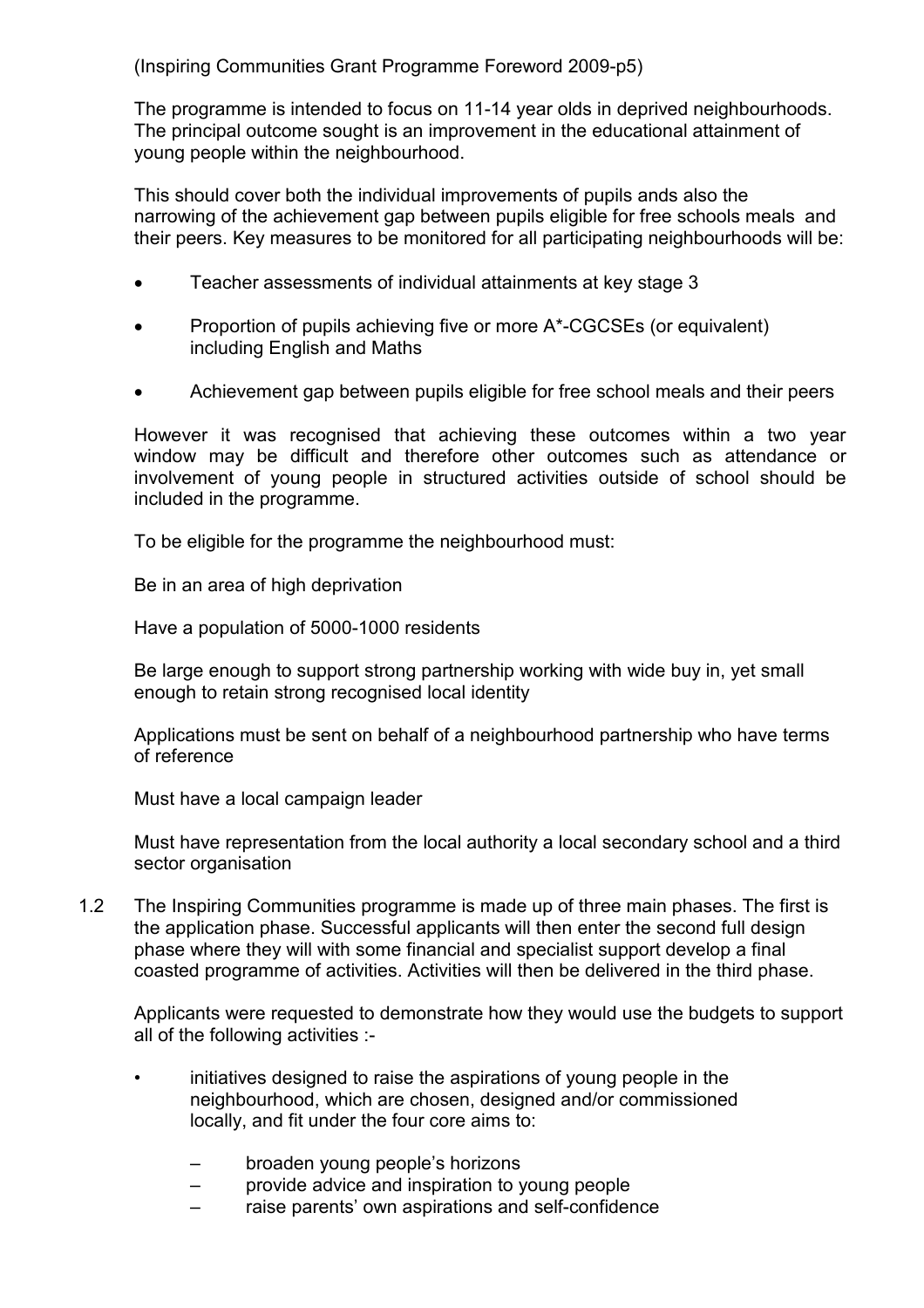- develop strong social networks in communities.
- a community pledge on youth achievement:
	- a public declaration of the shared vision of the local Inspiring Communities programme, in the interests of local young people. This should take the form of a tangible long-term practical outcome, as decided by the community, for example "we want to reach the point where 30 members of our community make it to university each year".
	- it should provide a positive vision, under which the programme of activities sits, and demonstrate to local young people that their community believes they have the potential to succeed.

 If neighbourhoods wish to formalise this pledge in time, they may wish to look to work with local authorities on a community contract.

- community twinning activities:
	- activities to link diverse groups and communities, giving young people (and potentially the wider community) opportunities to experience different settings and ways of life. Activities should provide opportunities for meaningful interaction between people.
- co-ordination of the campaign, including:
	- staff (We advise at least one full time equivalent programme co-ordinator be funded, who will support the partnership, administer and programme manage local delivery and liaise with the national evaluators and other support organisations. The campaign leader's costs can also be covered from this funding, as can relevant staff training.)
	- wider logistical support (eg to fund consultative events, management of website).

 The submission for this programme is attached as Appendix A. It has been produced after a short consultation, if successful further detailed planning and preparation would be required.

### 2. The Submissions and their Evaluations

- 2.1 Submissions were received from three organisations or partnerships.
	- Submission A: was made by a partnership of MTEC Ltd, HTEC Ltd and LWC. It relates to the Leasowe Neighbourhood. It is attached as Appendix A.
	- Submission B: was made by Leasowe Community Homes. It also relates to the Leasowe neighbourhood and is attached at Appendix B.
	- Submission C: was made by a partnership of Tranmere Together, Involve North West and Wirral Youth Service. It relates to the Tranmere and Rock Ferry neighbourhood and is attached as Appendix C.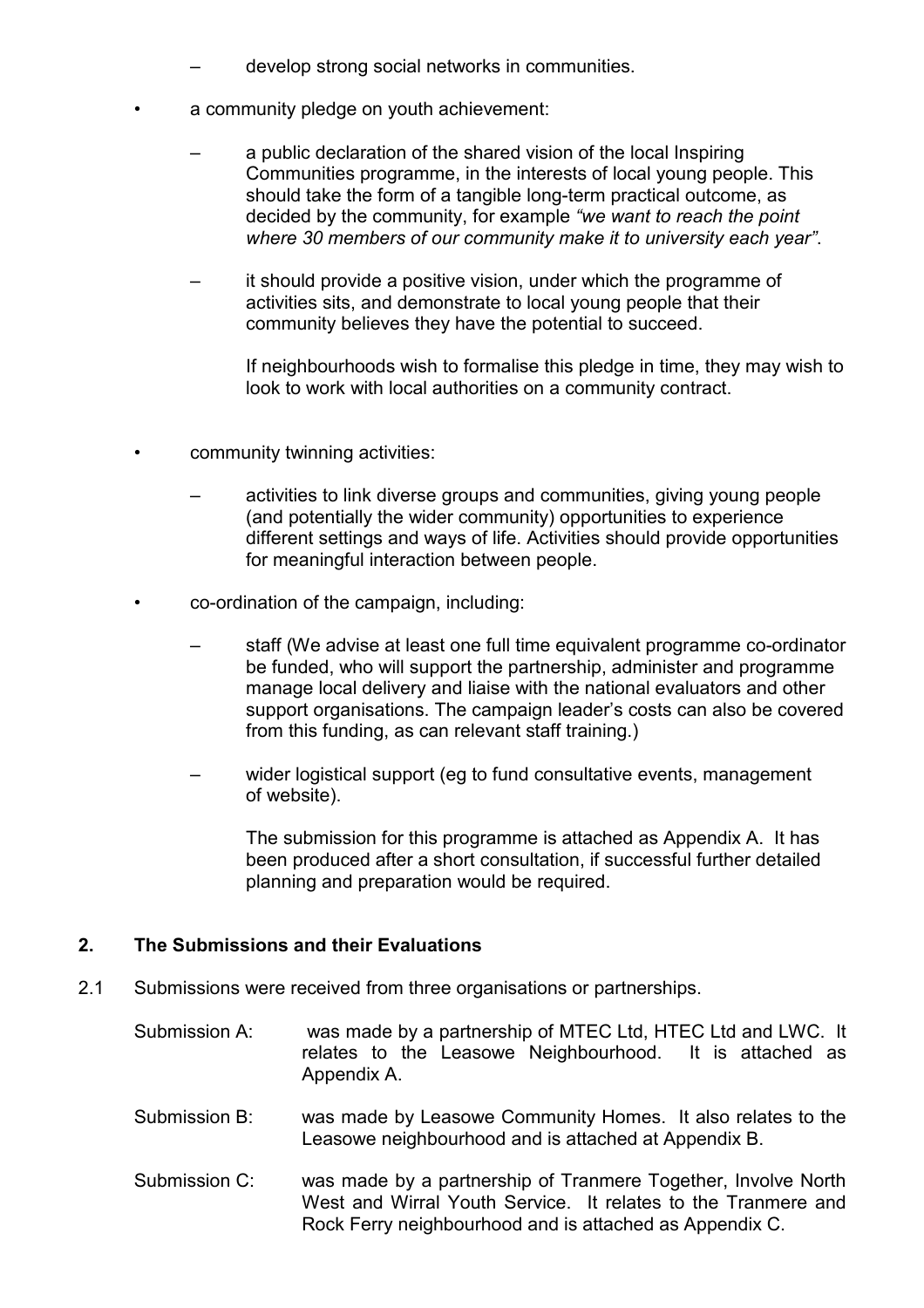- 2.2 Submissions were evaluated by officers on a scale of 0 (fails to meet) to 3 (meets fully) against six criteria. The criteria were:
	- i) Compliance with the criteria set out by DCSF as a pre-qualification standard.
	- ii) Quality of the programme planned
	- iii) Evidence of integration with Wirral 's Children and Young People's Plan.
	- iv) Presentation of a single, coherent neighbourhood vision.
	- v) Extent of the partnership within the neighbourhood.
	- vi) Capacity to deliver.

A summary of the scoring can be found at Appendix D.

- 2.3 There was broad compliance but two bids, those from Leasowe, were found not to fully meet the pre-qualification criteria.
- 2.4 The proposals made in Submission C were evaluated as extensive and of high quality. Those in Submissions A and B were much more limited in scope. Those in Submissions A and B were judged to have the potential for high quality but were presently underdeveloped.
- 2.5 There was a marked difference between submissions in relation to a single neighbourhood vision and the extent of the neighbourhood partnership. Submission C showed a strong partnership. It was founded on the Tranmere Together Neighbourhood Management Partnership which indicated strong involvement of Police, Wirral Youth Service, the third sector and NHS Wirral. Both local schools serving the area had a strong involvement in forming the plans and delivering the programme.

Submissions A and B did not demonstrate these features. Both originate from groups in Leasowe that are housed in Leasowe Millenium Centre and yet they showed no evidence of collaboration. They had been advised that this would weaken their submissions. Submission B had gained endorsement from the secondary school serving the area, Wallasey School and there may be scope to build this partnership further. Submission A gained endorsement from Odershaw School but this school. based in Liscard, admits only 1% of the target group from the relevant neighbourhood. Furthermore, the submission emphasised the links with Holy Cross RC Presbytery which is in Bidston. It was not clear that there was a coherent neighbourhood vision.

- 2.6 It was judged that the partnership around Submission C had considerable capacity and expertise on which to draw. That it was not scored at the maximum is a reflection of the high ambition which it demonstrates. Submission A and B had more limited partnerships available to them.
- 2.7 The timescale imposed by DCSF was very restricted and undoubtedly led to difficulties for the organisations concerned. Advice was given by officers to all three bidders before, during and after the process. A commitment has to be given to continue to work with them in preparation for any second round of bidding. It has been emphasised that a single neighbourhood vision cannot be demonstrated by two rival bids.
- 2.8 The timescale also made it impossible to gain approval from Cabinet prior to submission. DCSF made it clear that they wanted only one bid per LA and would regard it as a point of weakness if any LA made more than one submission. The three submissions were shared with the Cabinet Member for Children, Young People and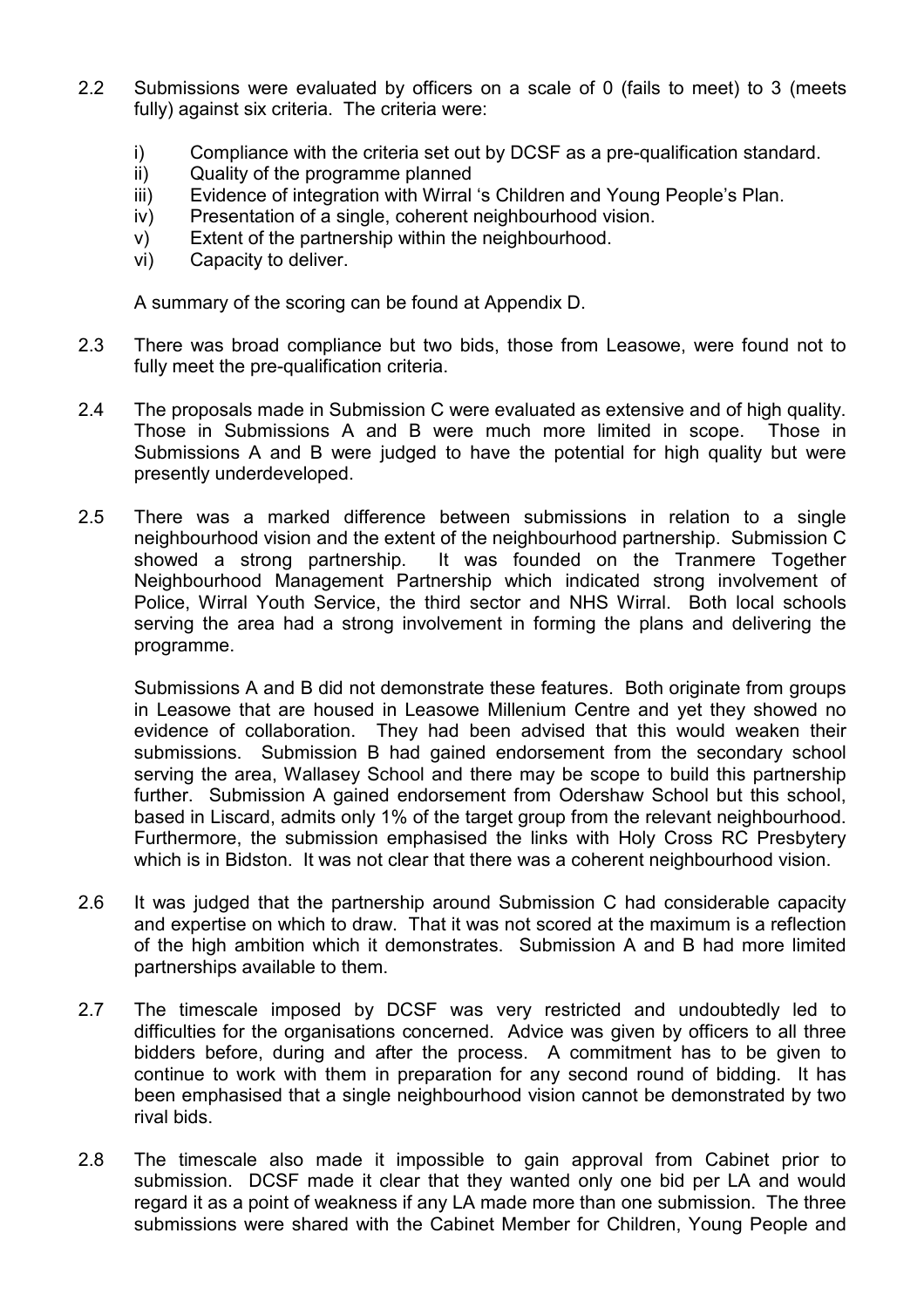Lifelong Learning, the Cabinet Member for Community Engagement and the Chair of the Children and Young People's Overview and Scrutiny Committee after the process of officer scoring had been completed.

2.9 Evaluation showed clearly that Submission C, from Tranmere and Rock Ferry, was the one most likely to gain DCSF support.

## 3. Financial Implications

3.1 If successful the Council would be the accountable body for up to £175,000 in 2009-10 and up to £275,000 in 2010-2011.

## 4. Staffing Implications

4.1 Staff would be appointed to the Together Management Pathfinder.

## 5. Equal Opportunities Implications

5.1 The aim of this programme is to narrow the gap.

## 6. Community Safety Implications

6.1 None arise directly out of this submission although indirectly by engaging young people in positive activities this could impact on issues of youth nuisance.

## 7. Local Agenda 21 Implications

7.1 None arise directly out of this report.

# 8. Planning Implications

8.1 None arise directly out of this report.

### 9. Anti-poverty Implications

**9.1** This programme is aimed at the most deprived wards of the Borough.

### 10. Social Inclusion Implications

10.1 If successful a detailed project plan would be produced which would include the identification of a cohort of young people against set criteria.

## 11. Local Member Support Implications

11.1 This submission is of relevance to members in the Tranmere ward. Other submissions related to Leasowe and Moreton East.

### 12. Background Papers

12.1 Inspiring Communities Grant Programme Community and Local Government Cabinet Office and Department for Children, Schools and Families – April 2009